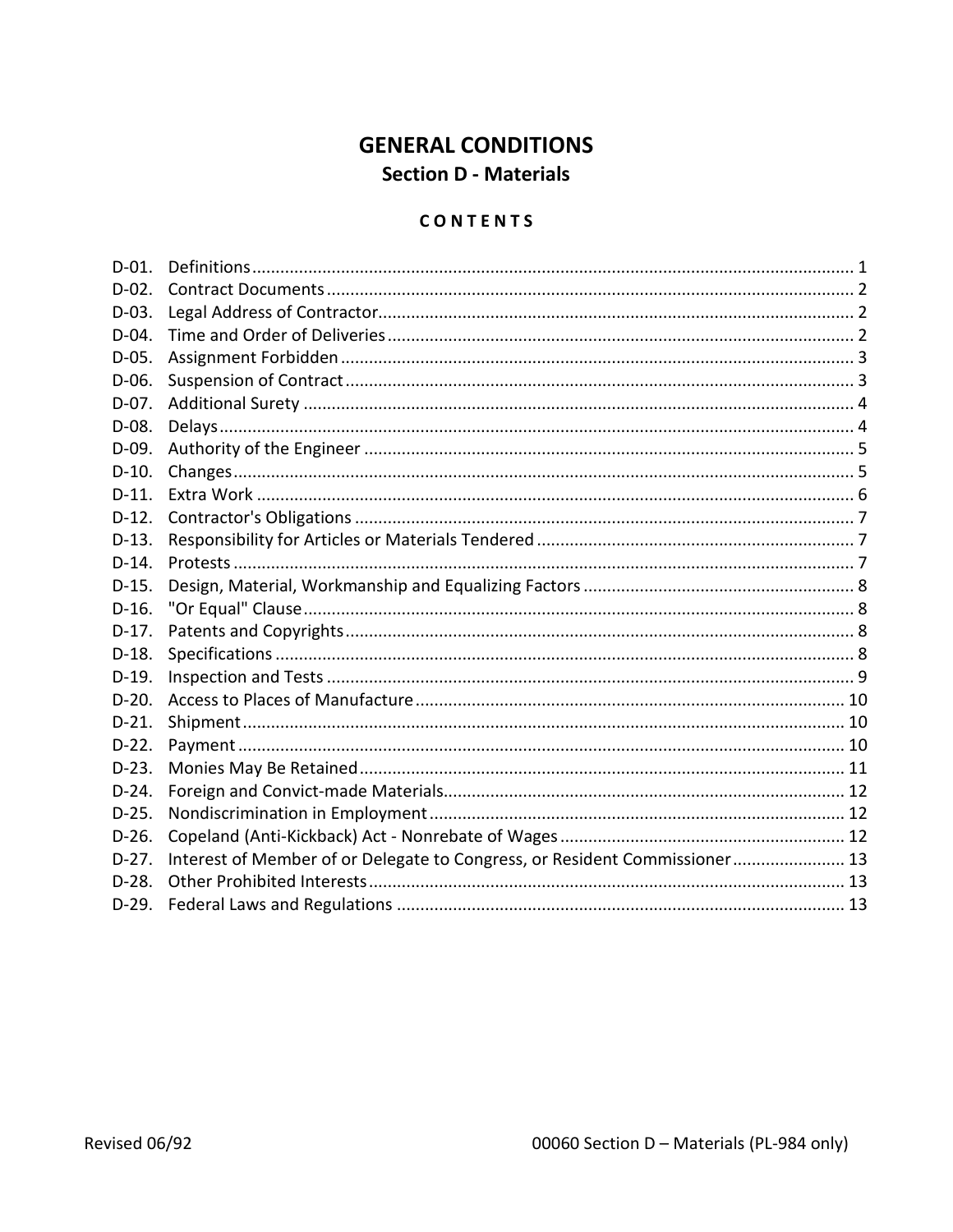# **[PAGE LEFT INTENTIONALLY BLANK]**

00060 Section D – Materials (PL-984 only)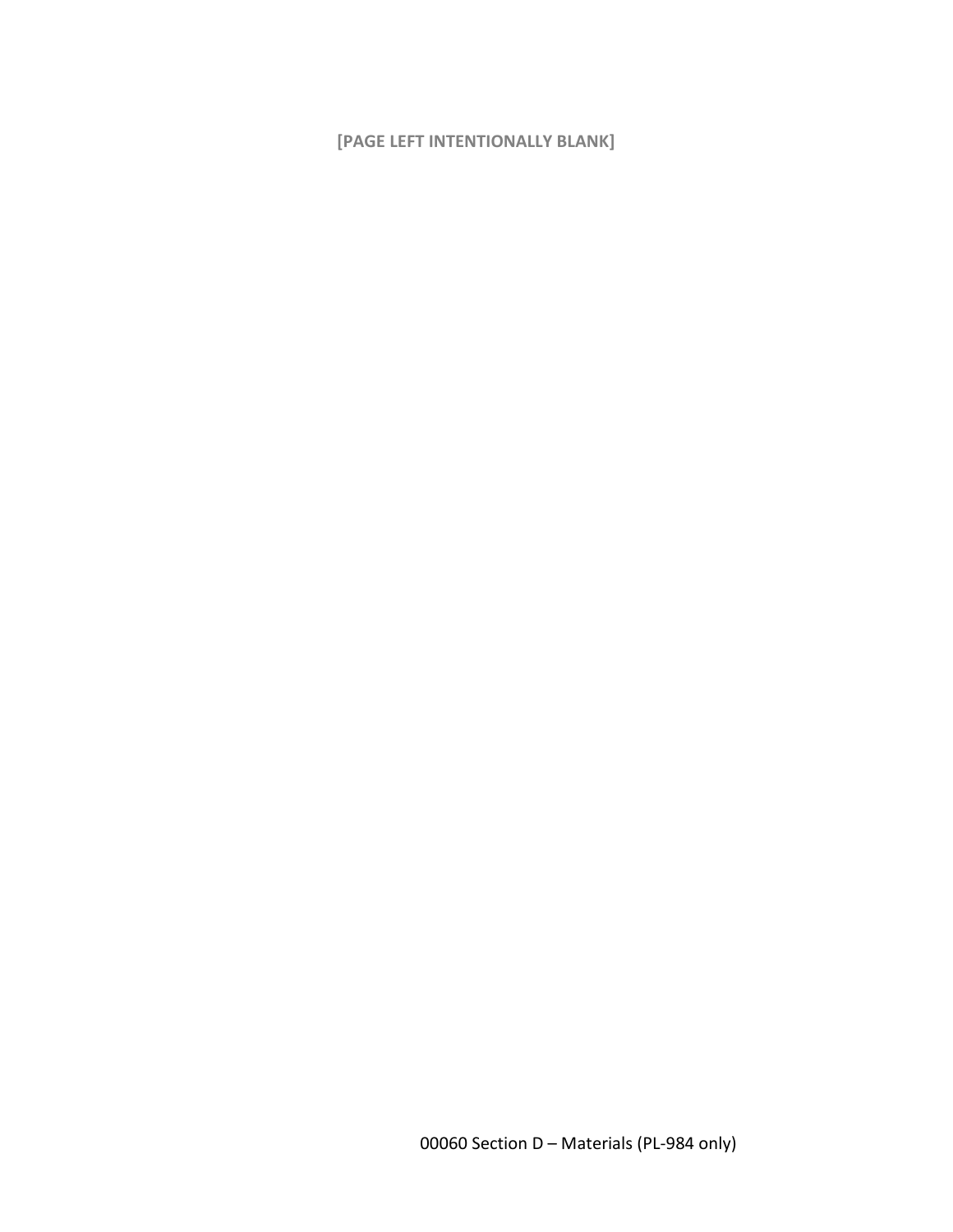#### **GENERAL CONDITIONS SECTION D - MATERIALS**

#### <span id="page-2-0"></span>D-01. DEFINITIONS

Wherever the words defined in this article, or pronouns used in their stead, occur in these specifications or in any of the other contract documents they shall have he meanings here given:

- A. The word DISTRICT shall mean the Eastern Municipal Water District.
- B. The words BOARD OF DIRECTORS OR BOARD shall mean the Board of Directors of the Eastern Municipal Water District.
- C. The word ENGINEER whenever not qualified, shall mean the Chief Engineer of the Eastern Municipal Water District, acting either directly or through his properly authorized agents, such agents acting severally within the scope of the particular duties entrusted to them.
- D. The word CONTRACTOR shall mean the party of the second part entering into contract with the District for the furnishing of articles or materials in accordance with these specifications, and the legal representatives of said party, or the agent appointed to act for said party in the performance of the contract. Said party is referred to throughout the contract documents as if of the singular number and the masculine gender.
- E. The phrase ARTICLES OR MATERIALS shall be construed to embrace machinery, manufactured articles, materials of construction, whether fabricated or otherwise, equipment, supplies, and any other classes of commodities to be furnished in connection with the contract, except where a more limited meaning is indicated by the context.
- F. Wherever in the specifications or upon the drawings the word DIRECTED, REQUIRED, PERMITTED, ORDERED, DESIGNATED, PRESCRIBED, or words of like import are used, it shall be understood that the direction, requirement, permission, order, designation, or prescription of the Engineer is intended, and similarly the words APPROVED, ACCEPTABLE, SATISFACTORY, or other words of like import, shall mean approved by or acceptable to, or satisfactory to the Engineer, unless otherwise expressly stated.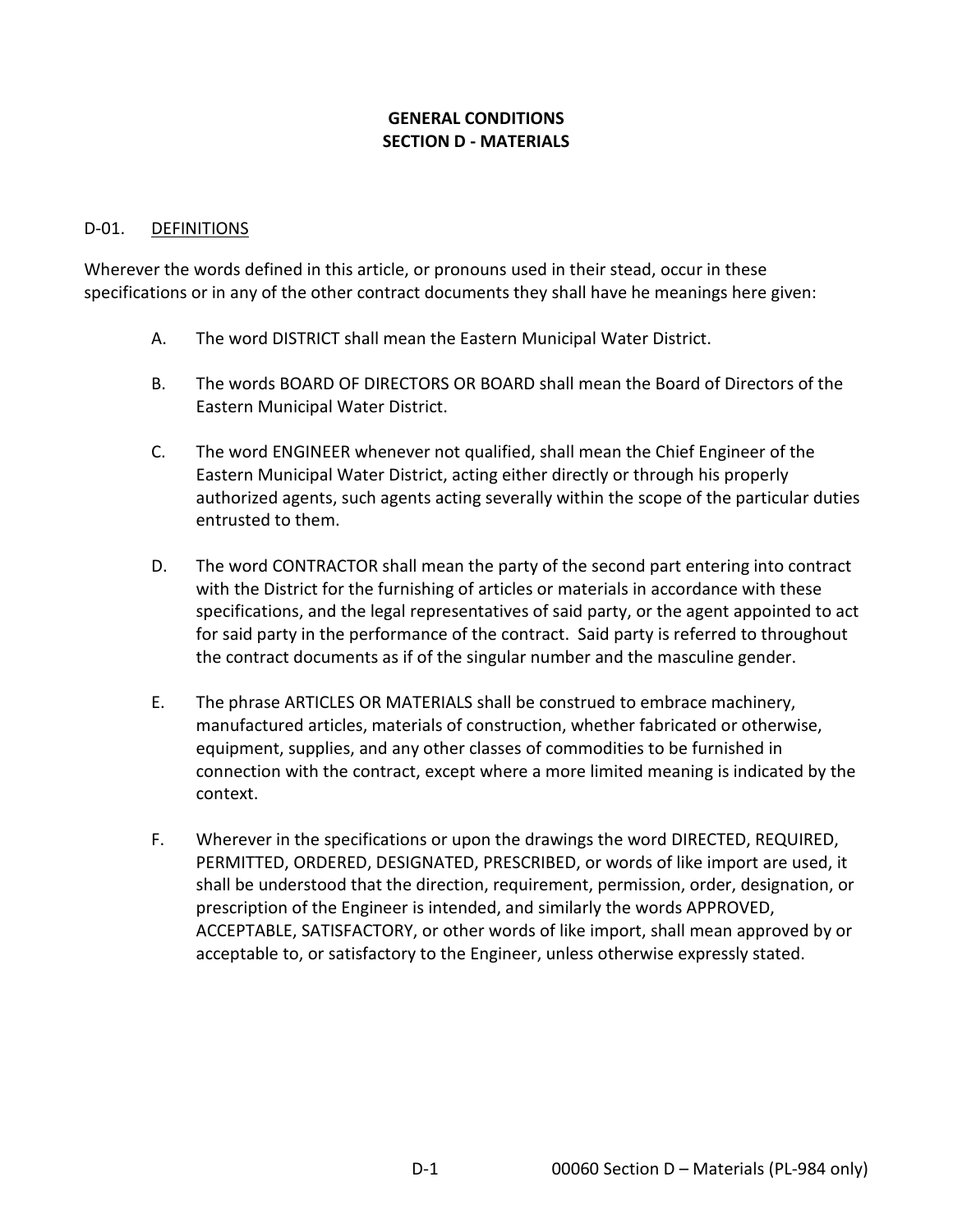## <span id="page-3-0"></span>D-02. CONTRACT DOCUMENTS

The Notice Inviting Bids, the Instructions to Bidders, the Proposal, the Specifications, and the Drawings listed therein, together with the Agreement, constitute the CONTRACT. These contract documents are complementary, and what is called for in any one shall be as binding as if called for in all. Except where otherwise definitely stated in the specifications or shown on the drawings, the intention of the said documents is to secure the delivery of complete and finished articles or materials and to include everything necessary to that end, and it is hereby agreed and understood that all working drawings required to be furnished by the Contractor when furnished and approved as hereinafter specified, shall be considered to be part of the contract as fully as set forth therein. Materials or workmanship described in words which so applied have a well-known technical or trade meaning shall be held to refer to such recognized standards.

To the extent they are approved in writing by the Engineer at the time of signing the contract, any plans and specifications, and any samples, description and exhibits herein provided for, submitted by the bidder to whom contract is awarded, and applying to his proposal as accepted, shall form a part of the Proposal and shall be considered as supplementary to the Specifications. Any alternative proposal specifically provided for in the Notice Inviting Bids, and accepted by the Board, shall similarly constitute a part of the Contract.

# <span id="page-3-1"></span>D-03. LEGAL ADDRESS OF CONTRACTOR

The address given in the Contractor's proposal on which the contract is founded is hereby designated as the place to which all notices, letters, and other communications to the Contractor shall be mailed or delivered. The delivering of any notice, letter or other communications to the Contractor at the said place or the depositing of same in a postpaid wrapper directed to said place, in any mail box regularly maintained by the post office shall be deemed sufficient service thereof upon the Contractor, and the date of said service shall be the date of such delivery or mailing. Such address may be changed at any time by a written notice signed by the Contractor and delivered to the Engineer. Nothing herein contained shall be deemed to preclude or render inoperative the service of any notice, letter, or other communication upon the Contractor personally.

# <span id="page-3-2"></span>D-04. TIME AND ORDER OF DELIVERIES

The time in which the delivery of the various portions and the whole of the articles or materials is to be performed and completed is of the essence of the contract. In the event that articles or materials are especially manufactured or fabricated for delivery under these specifications, the Contractor shall at all times employ such force, plant, materials and tools as will be sufficient to complete the performance of the contract and every part thereof within the time limits stipulated therein. If the Contractor shall fail to employ sufficient force, plant, materials, and tools or to maintain adequate progress he may be required to increase his progress at any point or points or to modify his plans and procedure in such manner and to such extent as the Engineer may direct.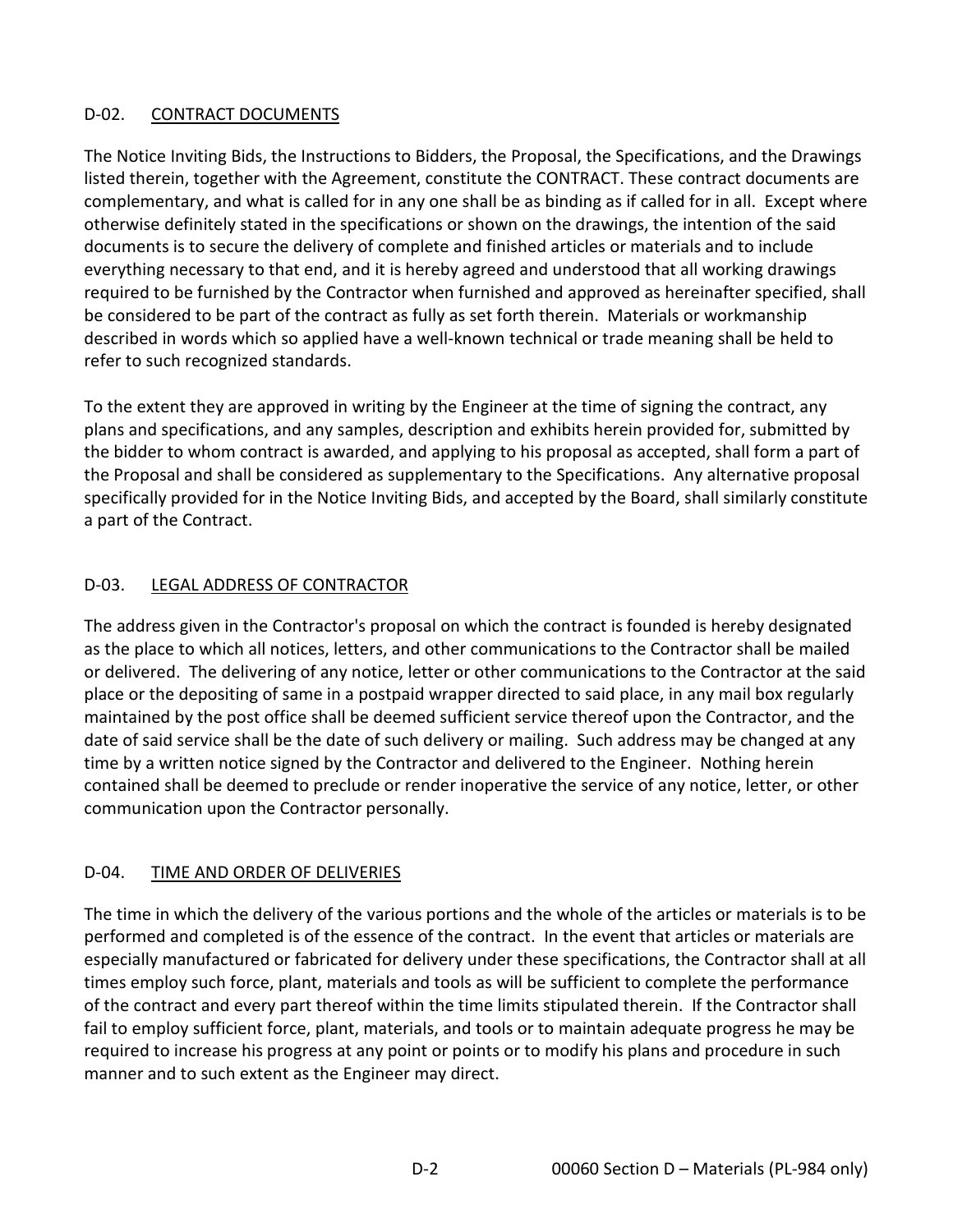No extension of time will be made for ordinary delays and accidents and the occurrence of such shall not relieve the Contractor from the necessity of maintaining the required progress. In case of an extension by the Engineer of the time for completion of the contract, as hereinafter provided, a revised schedule of progress may be prescribed in accordance with such extension of time.

#### <span id="page-4-0"></span>D-05. ASSIGNMENT FORBIDDEN

The Contractor shall not assign, transfer, convey, sublet, or otherwise dispose of this contract, or of his right, title, or interest in or to same or any part thereof, without the previous consent in writing of the Engineer; and he shall not assign, by power of attorney or otherwise, any of the monies to become due and payable under the contract, unless by and with the like consent signified in like manner. If the Contractor, without such previous written consent, assigns, transfers, conveys, sublets, or otherwise disposes of the contract, or of his right, title, or interest therein, or any of the monies to become due under the contract to any other person, company, or corporation, the contract may, at the option of the District, be terminated, revoked, and annulled, and the District shall thereupon be relieved and discharged from any and all liability and obligations growing out of the same to the Contractor, and to his assignee or transferee; and no right under the contract, or any money to become due hereunder, shall be asserted against the District in law or equity by reason of any so-called assignment of the contract or any part thereof, or of any monies to become due hereunder, unless authorized as aforesaid by the written consent of the Engineer.

#### <span id="page-4-1"></span>D-06. SUSPENSION OF CONTRACT

If the contract is abandoned by the Contractor, or if the Contractor makes a general assignment for the benefit of his creditors, or is adjudicated a bankrupt, or if a receiver of his property or business is appointed by a court of competent jurisdiction, or if this contract is assigned by the Contractor otherwise than as hereinbefore specified, or if the Contractor fails to begin the delivery, or to maintain the rate of delivery, of the articles or materials or the progress of the manufacture or fabrication thereof in accordance with the terms of the contract, or if the delivery of the articles or materials is not fully completed within the time fixed in the contract for its completion, or within the time to which the completion of the contract may have been extended as hereinafter provided, or if in the judgment of the Engineer the Contractor is not carrying out the provisions of the contract in their true intent and meaning, the Engineer, acting on behalf of the District, by written notice may suspend the operation of all or any part of the contract; provided that such suspension shall not be invoked by reason of delay in delivery from any cause for which the Contractor is entitled to an extension of the time under the provisions of Paragraph 8 hereof. Upon such suspension of the contract the District may procure the articles or materials necessary to complete the contract in such manner as it may deem proper. Any cost to the District in excess of the contract price, arising from suspension of the contract, or from purchases made by the District either before or after suspension, and required on account of the failure of the Contractor to comply with the contract or with the orders issued by the Engineer in pursuance thereof, will be charged to the Contractor, who shall be liable therefore.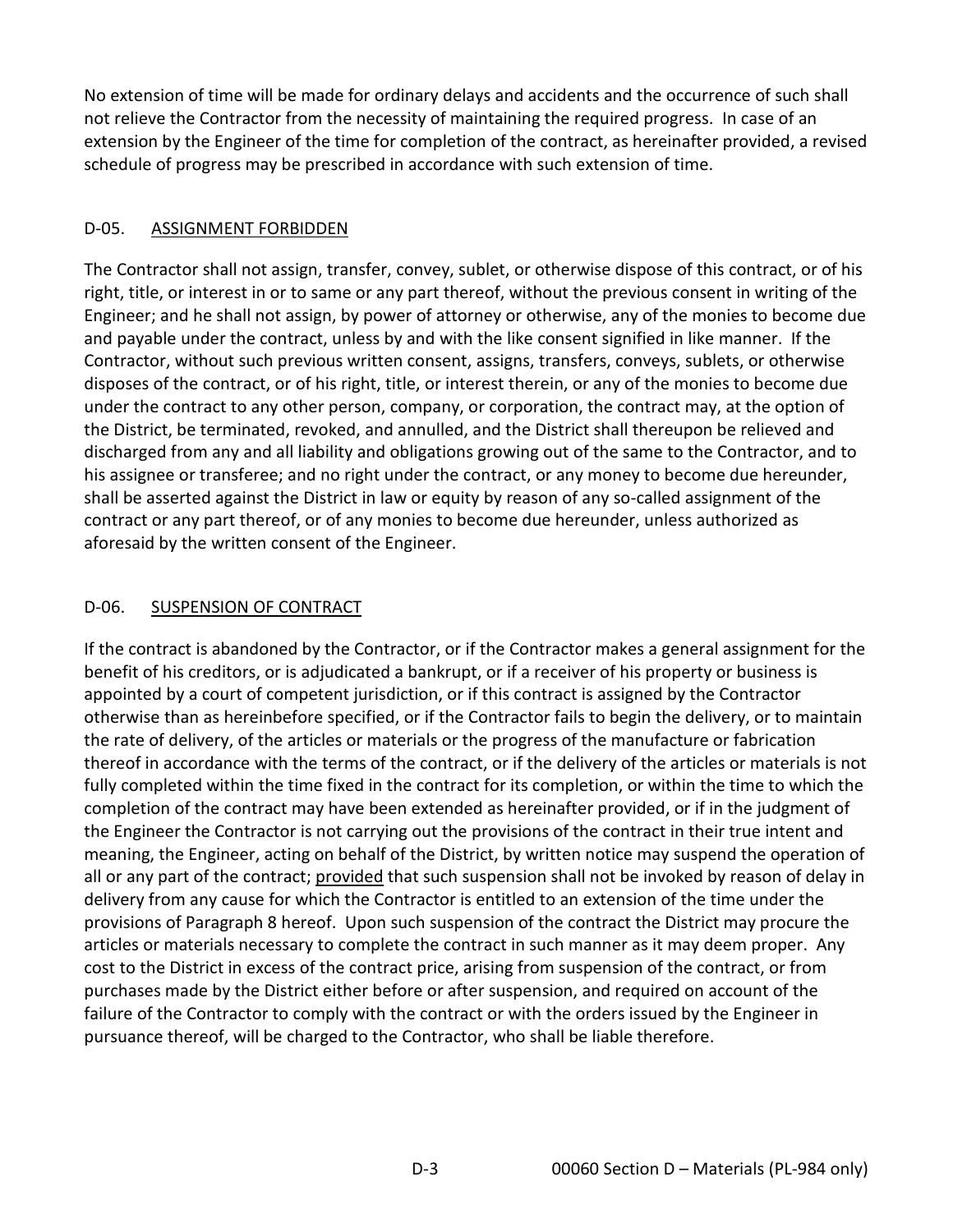In the determination of the question whether there has been such noncompliance with the contract as to warrant its suspension, the decision of the Engineer shall be final. Suspension of the contract or any portion thereof shall operate only to terminate the right of the Contractor to proceed with the furnishing of articles or materials covered by the contract or the suspended portions thereof. All other stipulations of the contract, except those giving the Contractor the right to proceed with the furnishing of items covered by the suspension, shall be and remain in full force and effect after such suspension and until the contract shall have been completed and final payment or final adjustment of accounts made.

#### <span id="page-5-0"></span>D-07. ADDITIONAL SURETY

If during the continuance of the contract any of the sureties upon the faithful performance bond in the opinion of the Engineer are or become insufficient, he may require additional sufficient sureties which the Contractor shall furnish to the satisfaction of the Engineer within fifteen (15) days after notice, and in default thereof the contract may be suspended and the work completed as provided in Paragraph D-06 hereof.

# <span id="page-5-1"></span>D-08. DELAYS

- A. If delivery shall be delayed in consequence of changes or extras ordered by the Engineer, or failure of the District to furnish necessary materials or information as herein stipulated, or in consequence of acts of God or the public enemy, acts of the Government, strikes, fires, floods, freight embargoes, or other unforeseeable causes beyond the control and without the fault or negligence of the Contractor, or his subcontractors, (all of which shall be determined by the Engineer, whose determination and certification thereof shall be binding and conclusive upon the Contractor), the Contractor shall be entitled to so much additional time wherein to perform and complete the contract on his part as the Engineer shall certify in writing to be just.
- B. Applications for extension of time must be made promptly in writing, stating cause.
- C. No extension of time will be granted on account of any delay which is not called to the attention of the Engineer in writing within ten (10) days from the beginning of said delay.
- D. Permitting the Contractor to continue and complete the delivery of the articles or materials or any portion thereof after the time fixed herein for delivery to be completed, or after the expiration of any extensions of said time, shall in nowise operate as a waiver on the part of the District of any of its rights under the contract.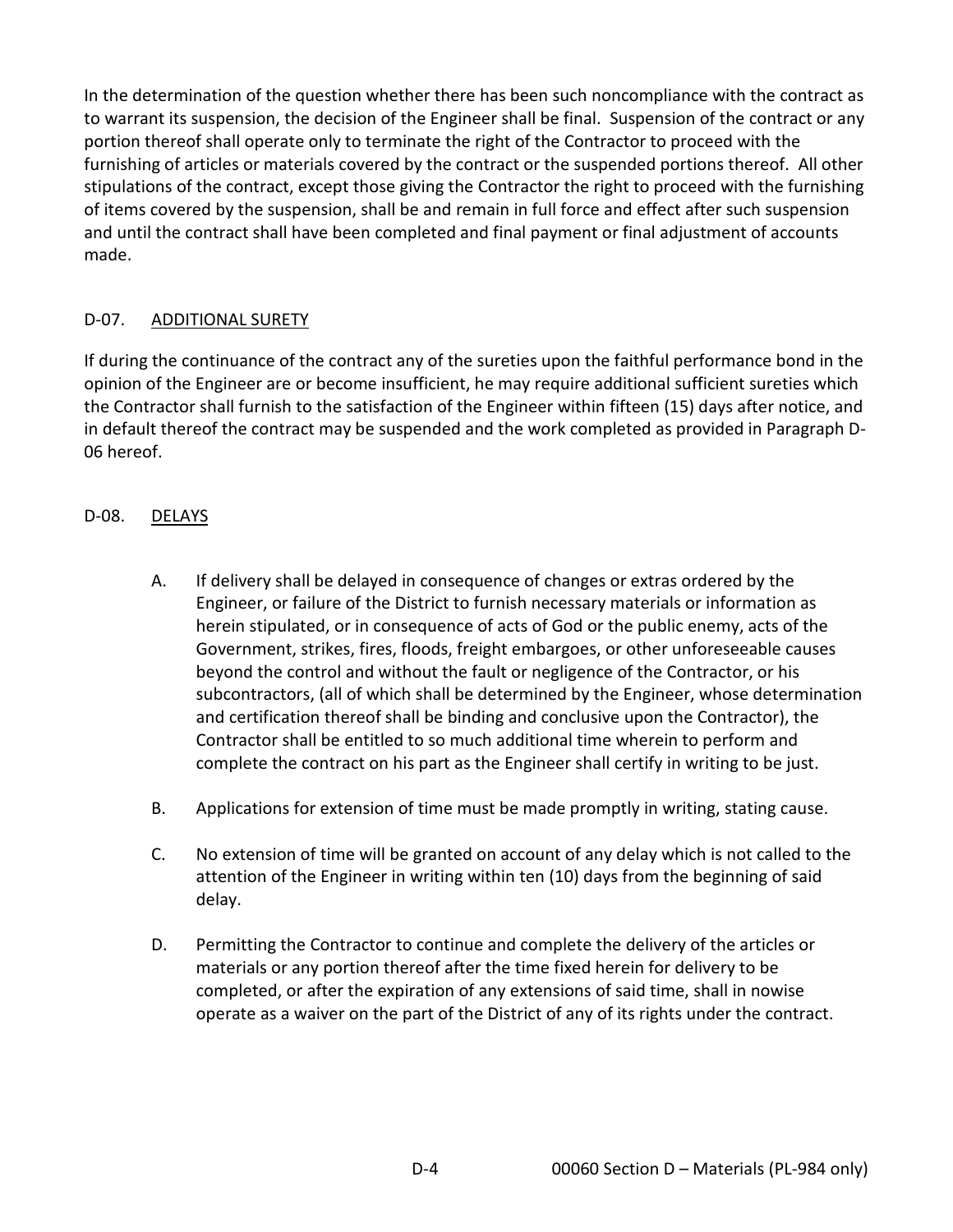#### <span id="page-6-0"></span>D-09. AUTHORITY OF THE ENGINEER

The Engineer shall give all orders and directions contemplated under the contract; shall determine the adequacy of the Contractor's methods, plant, and appurtenances; shall determine in all cases the amount, quality, acceptability, and fitness of the articles or materials which are to be paid for; shall determine all questions in relation to said articles or materials and the construction thereof; and shall decide in all cases every question which may arise relative to the fulfillment of this contract on the part of the Contractor. Should any discrepancy appear or any misunderstanding arise as to the import of anything contained in the specifications or drawings, the matter shall be referred to the Engineer, who shall decide the same in accordance with the true intent and meaning as construed by him and his decision shall be binding on the Contractor.

It is expressly agreed that neither the Engineer, nor any of his assistants or agents, shall have any power to waive the obligation of the contract for the furnishing by the Contractor of good and suitable material and workmanship, nor shall the approval by the Engineer or any working drawings furnished by the Contractor constitute a waiver of any of the requirements of these specifications.

# <span id="page-6-1"></span>D-10. CHANGES

- A. If the Engineer, on account of conditions which develop during the manufacture or fabrication of articles or materials especially for delivery under the contract, finds that a modification of requirements in respect to material or design will improve the product or result in a saving to the District, the Engineer may at any time during the life of the contract, by written order, make changes in the drawings or specifications. If such changes increase or decrease the quantity or cost of manufacture of articles or materials to be furnished under the contract, they shall not constitute the basis for a claim for damages or anticipated profit; provided, that if such changes or alterations render useless any articles or materials already wholly or partially manufactured or fabricated especially for delivery under the contract or cause the loss of work already performed upon articles or materials to be furnished thereunder, the Engineer shall make reasonable allowance therefore, which action shall be binding upon both parties.
- B. In the event of such increase or decrease the articles or materials actually furnished shall be paid for according to the unit prices established for such articles or materials under the contract, wherever such unit prices have been established, and where no applicable unit prices have been established under the contract, such changes shall be ordered and paid for as extras, as hereinafter provided in Paragraph D-11.
- C. If the Contractor, on account of unforeseen conditions, finds it impracticable to comply strictly with these specifications, and applies in writing for a modification of the designs or requirements, such change may be authorized by the Engineer if not detrimental to the product and without extra cost to the District.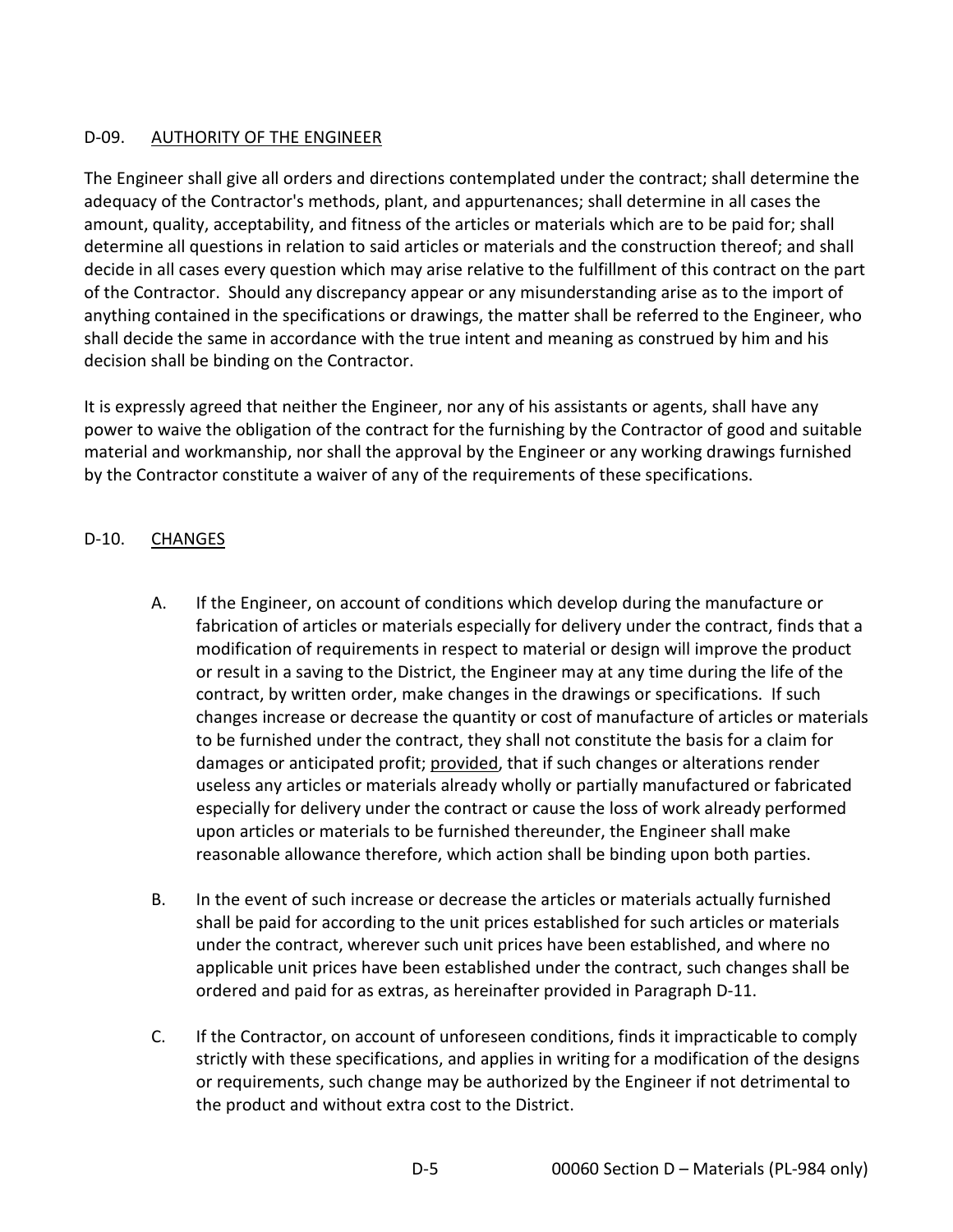#### <span id="page-7-0"></span>D-11. EXTRA WORK

- A. If during the performance of the contract it shall, in the opinion of the Engineer, become necessary or desirable for proper completion of the work thereunder to order work done or materials or equipment furnished which are not susceptible of classification under the items named in the Bidding Sheet, the Contractor shall do and perform such work and furnish such materials and equipment. Such labor, materials or equipment will be classed as extra work and shall be ordered in writing before such work is started. No extra work shall be paid for unless ordered in writing.
- B. Extra work and material will ordinarily be paid for at a lump sum or unit price agreed on in writing by the Contractor and Engineer before the extra work shall be ordered. If the estimated cost of such extra work shall be \$25,000 or 5% of the Contract, such extra work shall be approved by the Board.
- C. The performance of any extra work or the furnishing of any extra material which is of like character to and susceptible of classification under the items of the contract as specified shall, if the order of the Engineer so provides, be paid for at the unit price named for such work in the Bidding Sheet.
- D. Whenever, in the judgment of the Engineer such extra work or such extra material, as the case may be, is not of like character to and susceptible of classification under the items of the contract as specified, and it is impracticable because of the nature of the work, or for any other reason, to fix the price before the extra work shall be issued extra work and material, when furnished by the Contractor, shall be paid for at actual necessary cost of materials, supplies, labor (including foreman's wages), workmen's compensation insurance, and the reasonable value of the use of equipment for the actual time it is used, all as determined by the Engineer, plus 15 per cent for profit, general expense, excise taxes, property taxes, bond premiums, license and inspection fees imposed by any governmental authority, and all other items of expense, whether the kind enumerated herein or otherwise. The Engineer's determination and certification of said actual necessary cost shall be binding and conclusive on the Contractor, and the Engineer shall be deemed the arbiter to determine the cost of such work. If any work or materials be ordered under this section on a cost-plus basis, the Contractor shall, at the times directed during the performing of the work or the furnishings of the materials, tender to the Engineer written reports in prescribed form, showing name and number of each workman employed thereon, the number of hours employed thereon, the character of work he is doing, and the wages paid or to be paid to him, also showing the materials delivered and any other items that may enter into the cost, the quantity, and the character of each

such material, from whom purchased and the net amount paid or to be paid therefore and such other information as directed. If required, the Contractor shall produce any books, vouchers, other records, or memoranda which will assist the Engineer in determining the true, necessary cost of the work and materials to be paid for.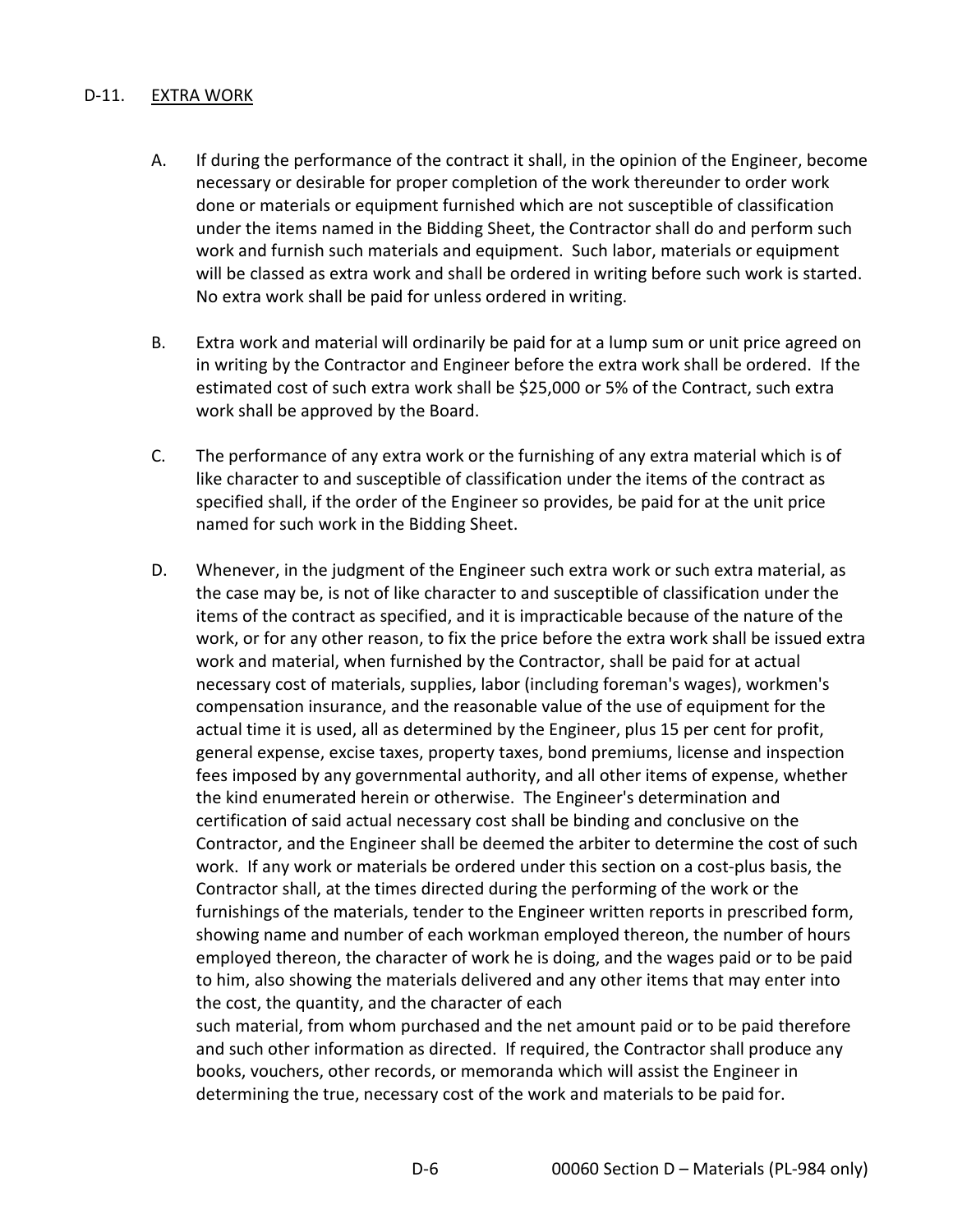E. Any extra work performed hereunder shall be subject to all of the provisions of the contract and the Contractor's sureties shall be bound with reference thereto as under the original contract.

# <span id="page-8-0"></span>D-12. CONTRACTOR'S OBLIGATIONS

The Contractor shall furnish and deliver all the articles or materials required by the terms of the contract in the manner and within the time therein stipulated. If, at any time before the commencement or during the progress of the manufacture or fabrication of any articles or materials to be especially manufactured or fabricated for delivery under the contract, the Contractor's methods or appliances appear to the Engineer to be inefficient or inadequate for securing the quality of work required or the rate of progress stipulated, he may order the Contractor to increase their efficiency or to improve their character, as hereinbefore provided, and the Contractor shall comply with such orders; but neither the making of such demands nor the failure of the Engineer to make such demands shall relieve the Contractor of his obligation to secure the quality of material and workmanship required and the rate of delivery stipulated in the contract, and the Contractor alone shall be responsible for the safety, efficiency, and adequacy of his plant, appliances and methods, and for any damage which may result from their failure or their improper construction, maintenance or operation. All workmanship and material shall be performed and furnished strictly pursuant to and in conformity with these specifications and the directions of the Engineer as given from time to time under the terms of the contract.

# <span id="page-8-1"></span>D-13. RESPONSIBILITY FOR ARTICLES OR MATERIALS TENDERED

The Contractor shall be responsible for the articles or materials covered by this contract until they are delivered at the delivery point named in the contract and delivery is accepted by the District, but the Contractor shall bear all risk on rejected articles or materials after notice of rejection. Where final inspection is at point of origin but delivery by Contractor is at some other point, the Contractor's responsibility shall continue until delivery is accomplished.

# <span id="page-8-2"></span>D-14. PROTESTS

If the Contractor considers any demands made upon him to be outside the requirements of the contract, or if he considers any record or ruling of the Engineer or of any inspector to be unfair, he shall immediately, upon receiving such demand, record, or ruling, ask for written instructions or decisions, whereupon he shall proceed without delay to comply with the demand or conform to the record or ruling; but unless the Contractor finds such instructions or

decisions satisfactory he shall, within ten (10) days after the receipt of same, file a written protest with the Engineer stating clearly and in detail his objections as are made of record in the manner specified and within the time limit stated herein the Contractor hereby waives all grounds for protest or objections to the demands, records, or ruling of the Engineer. Unless the Contractor files protest as herein provided, he will be considered to have agreed that the demand was within the requirements of the contract and to have accepted the record or ruling, and no subsequent protest or claim for additional compensation based thereon shall be considered.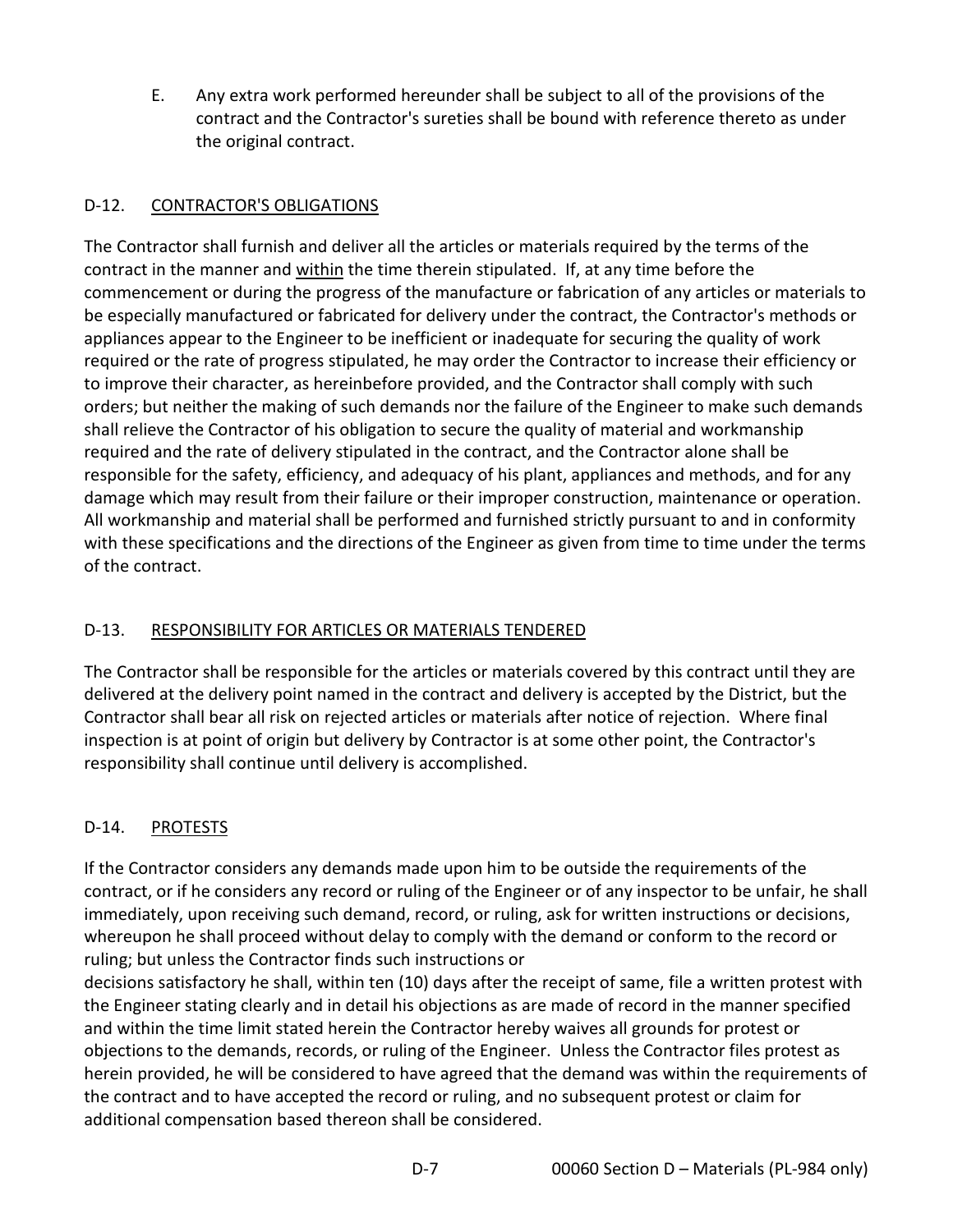## <span id="page-9-0"></span>D-15. DESIGN, MATERIAL, WORKMANSHIP AND EQUALIZING FACTORS

All items furnished under these specifications shall be new materials and unused articles of first-class modern engineering design, materials, and workmanship. The equipment shall conform in all respects to the requirements of the Division of Industrial Safety of the State of California. All parts shall be made to standard gauge where possible and like parts shall be interchangeable. The right is reserved to consider as equalizing factors between bidders; (a) the merit of the designs offered as measured by the generally accepted standards of American practice in the design of similar equipment; (b) the extent to which equipment, material or fabricated material of identical design and manufacture, has been supplied by the Contractor in successful operation of substantial size, quantity and quality; (c) the guaranteed efficiency and performance claims for the equipment offered; and (d) any other factor or element in addition to that of price which would affect the total cost to the District.

# <span id="page-9-1"></span>D-16. "OR EQUAL" CLAUSE

Whenever a material or article required is specified or shown on the plans by using the name of the proprietary product or of a particular manufacturer or vendor, any material or article which will perform adequately the duties imposed by the general design will be considered equal and satisfactory providing the material or article so proposed is of equal substance and function.

# <span id="page-9-2"></span>D-17. PATENTS AND COPYRIGHTS

Unless otherwise specifically stipulated in the contract, the Contractor shall hold and save the District and the Board its officers, agents and employees, harmless from liability of any nature and kind, including cost and expense, for or on account of the use of any copyrighted or uncopyrighted composition, secret process, patented or unpatented invention, article or appliance furnished, manufactured or used in the performance of the contract, including its use by the District.

#### <span id="page-9-3"></span>D-18. SPECIFICATIONS

The Contractor shall not take advantage of any error or omission in these specifications, as full instructions will be furnished by the Engineer should such error or omission be discovered, and the Contractor shall carry out such instructions as if originally specified. Any requirement shown in the drawings and not in the specifications, or in the specifications and not in the drawings, or neither in the drawings nor in the specifications but necessary to accomplish the intent of the contract shall be complied with by the Contractor as though called for in both the drawings and the specifications.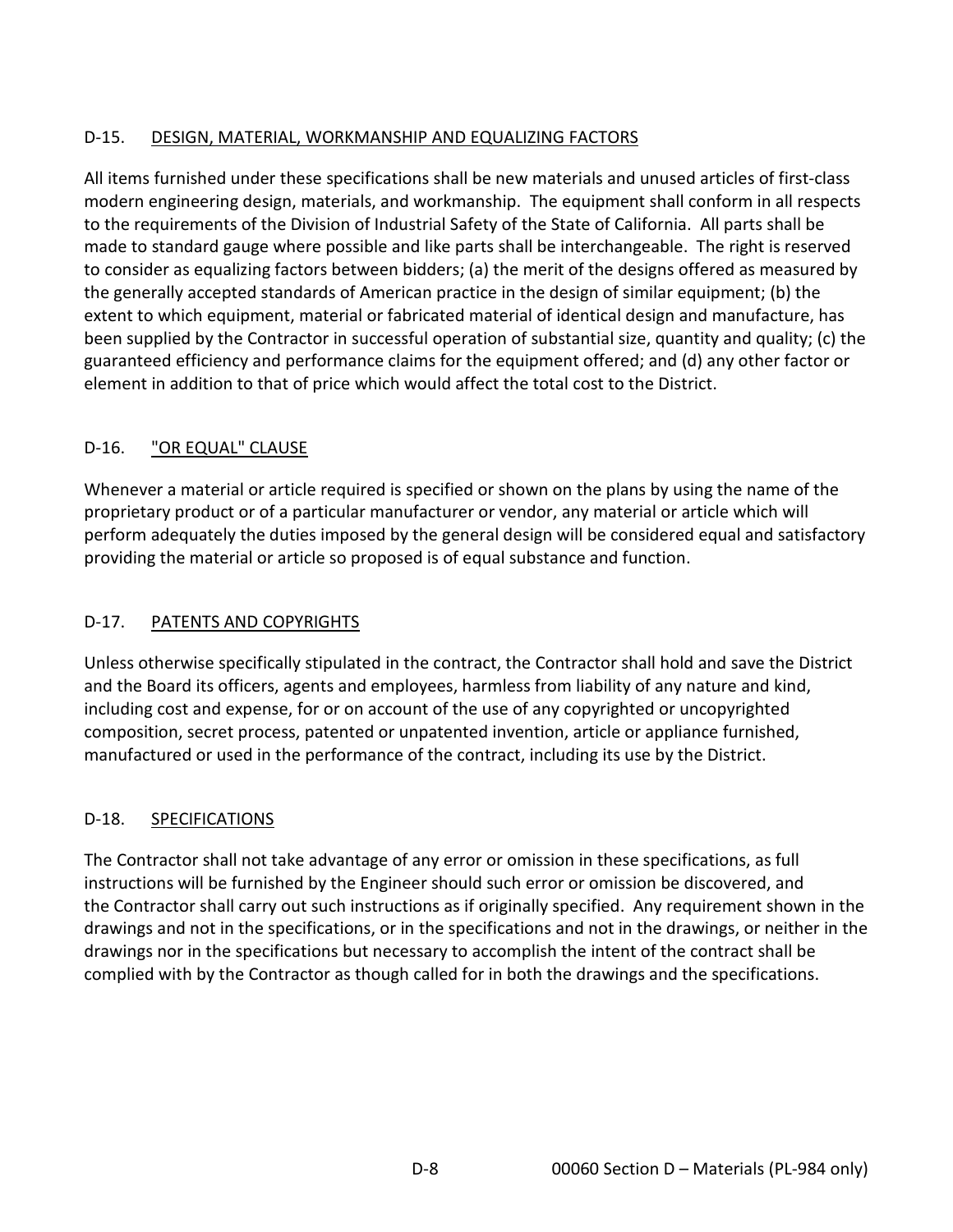#### <span id="page-10-0"></span>D-19. INSPECTION AND TESTS

- A. Basis of Testing. When not otherwise specified, all sampling and testing shall be in accordance with the methods prescribed in the current ASTM Standards of the American Society for Testing Materials, or AIEE Standards of the American Institute of Electrical Engineers, applicable to the class and nature of articles or materials considered.
- B. Inspection at the Job. Final inspection and acceptance of the articles or materials will be made after delivery at destination and at the expense of the District. In the event that any material is tested and rejected, the Contractor shall replace the material used in testing. Final inspection and acceptance or rejection of the articles or materials will be made as promptly as practicable but in case of articles or materials to be assembled or erected final inspection will not be made prior to such assembly or erection, or not until after performance tests, if so specified.
- C. Responsibility of Contractor. The District shall have the right at all times and places to reject articles or materials to be furnished hereunder which, in any respect, fail to meet the requirements of these specifications, regardless of whether the defects in such articles or materials are detected at the point of manufacture or after delivery to the District. If the inspector, through an oversight or otherwise, has accepted material or work which is defective or which is contrary to the specifications, the material, no matter in what stage or condition of manufacture, delivery, or erection on the District's work, may be rejected. Failure to inspect or reject articles or materials shall not impose liability on the District for such articles or materials as are not in accordance with the specifications.
- D. Latent Defects and General Guarantee. The Contractor shall guarantee all pipe and appurtenant materials or articles furnished under these specifications for a period of one (1) year from the date of delivery of said pipe, appurtenant materials or articles to the District by said Contractor. Any pipe, appurtenant materials or articles supplied by the Contractor which, within said one-year period following the delivery date, develop latent defects due to the use of defective materials, faulty manufacturing equipment or faulty workmanship in the manufacture of said pipe, appurtenant materials or articles not discovered prior to acceptance by the District shall be promptly replaced by the Contractor. The Contractor shall be responsible not only for the replacement of the defective pipe,

appurtenant materials or articles furnished hereunder, but shall also be responsible for all costs of labor, materials, equipment rental and other charges necessary for the removal of the defective pipe, appurtenant materials or articles and the reinstallation of replacement pipe, appurtenant materials or articles and the restoration of the installation to a condition satisfactory to the District.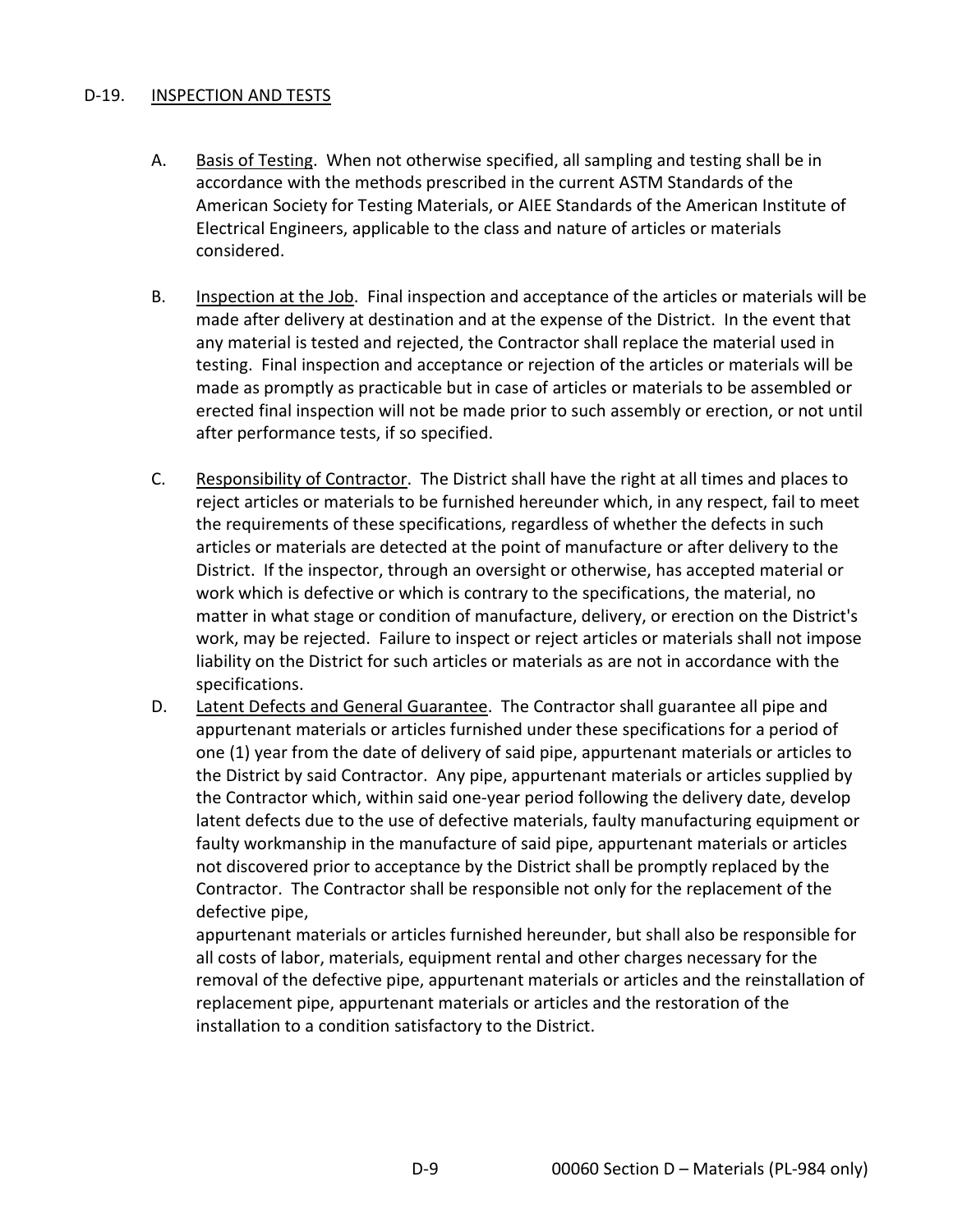This general guarantee for pipe, appurtenant materials or articles to be furnished hereunder shall in no way be construed to cover defective installation of said pipe, appurtenant materials or articles by others. The installation contractor shall be required by the District to guarantee the workmanship of all installation work.

#### <span id="page-11-0"></span>D-20. ACCESS TO PLACES OF MANUFACTURE

The Engineer, his assistants, inspectors, and agents shall at all times have immediate access to all places of manufacture where articles or materials are being manufactured, produced, or fabricated for delivery under these specifications, and shall have full facilities for determining that all such articles or materials are being produced so as to comply strictly with the specifications and drawings. Whenever the Contractor is not present in person at such places of manufacture, where it may be desired to give directions, orders may be given by the Engineer, and shall be received and obeyed by the superintendent or foreman there present, who may have charge of the manufacture or fabrication of the particular articles or materials in reference to which orders are given. The Contractor shall, whenever so requested, give the Engineer access to the proper invoices, bills of lading, etc., and shall provide scales and assistance for weighing, or assistance for measuring, any of the articles or materials.

# <span id="page-11-1"></span>D-21. SHIPMENT

The Contractor shall prepare all articles and materials for shipment in such manner as to protect them from damage in transit, and shall be responsible for and make good any and all damage due to improper preparation or loading for shipment. Where necessary, any articles or materials that might otherwise be lost shall be boxed or wired in bundles and plainly marked for identification. If delivery is at any point other than destination the District will advise the Contractor not less than five (5) days prior to the date of shipment of any lot of articles or materials, of the railroad or other routing that the District has arranged for the shipment.

The Contractor shall prepare a bill of lading and notify the railroad company or other carrier over which the articles or materials are first to move, of the date when cars are ready to be pulled from the mill or factory sidings and of the route to be followed by each car, and three copies of a complete shipping list shall be forwarded to the District immediately upon shipment of each lot of articles or materials. The Contractor shall assist the District at any time it may become necessary to trace or expedite the movement of cars en route.

#### <span id="page-11-2"></span>D-22. PAYMENT

A. The Contractor shall be paid, upon the submission of properly certified invoices and receipted original bills of lading and as hereinafter provided, the prices stipulated herein for articles or materials delivered and accepted, or manufacturing operations performed, less any deductions provided for in the contract.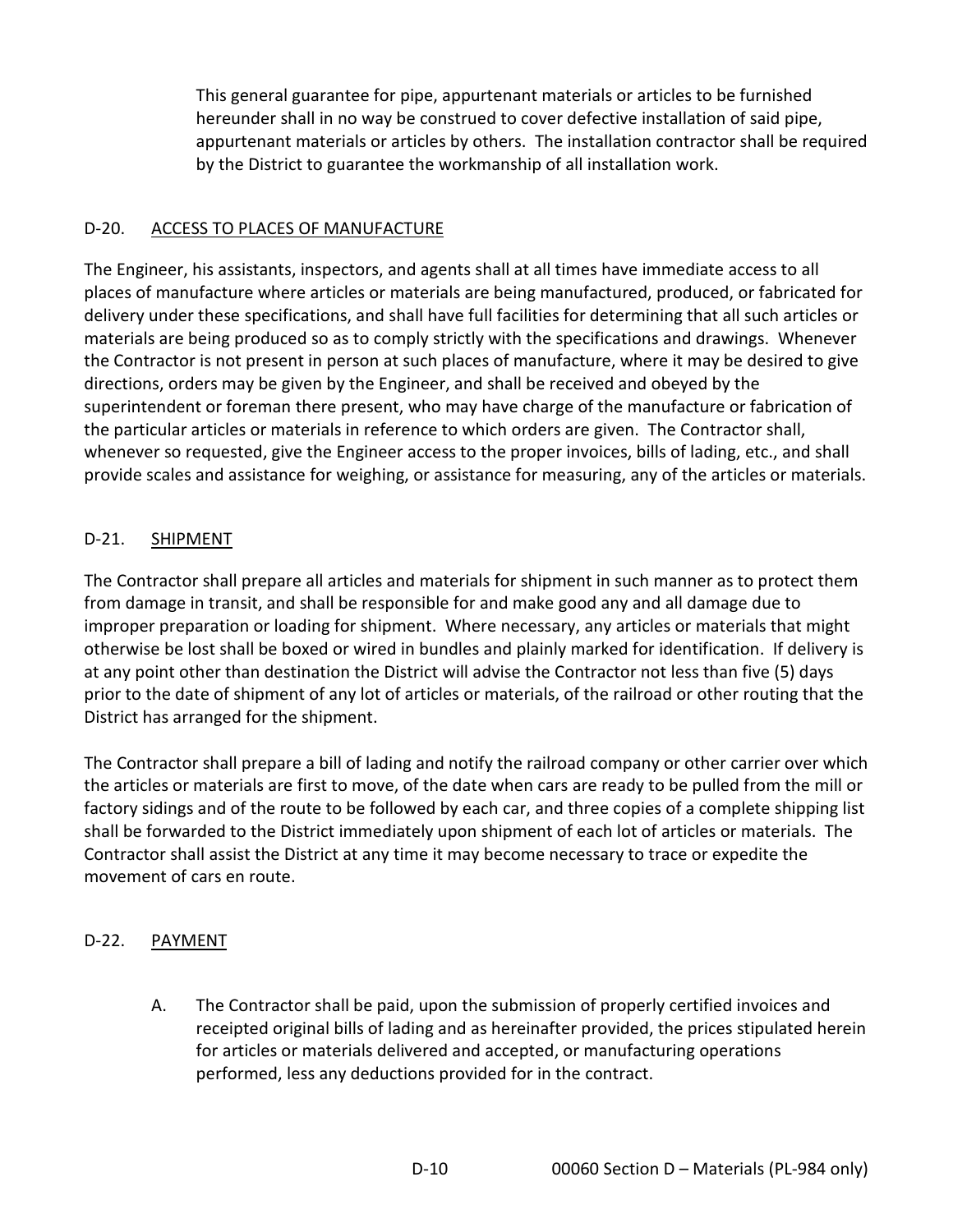B. To be properly certified within the meaning of the preceding subsection, each invoice shall carry a statement in the following form:

"Certified correct and just; payment not received."

Below this statement shall appear the name of the Contractor and the signature of the officer or other employee in responsible charge of the preparation of these invoices for the Contractor. The official title of the person signing the invoice shall also be shown. Invoices shall be submitted in triplicate, and shall show, in the terms of the contract, the quantity, description, unit price, and value of the articles invoiced.

- C. In order to establish a proper basis for the computation of the California use tax, all invoices covering interstate commerce shipments where prices are named f.o.b. a California point must also disclose actual amount of delivery charge and the difference between prices at shipping point and at destination.
- D. In the event a discount for prompt payment is named in the proposal, the District reserves the right to make said payment at earlier periods than those hereinafter specified. In determining the discount period, time will be computed from date of delivery of articles or materials at the f.o.b. point named in the contract, or from date properly certified invoice and receipted original bill of lading are received at the Hemet office of the District, if the latter date is later than the date of delivery.
- E. No payment made in advance of the final acceptance of the articles or materials shall relieve the Contractor of responsibility for the articles or materials meeting all of the performance guarantees and other requirements of these specifications.

# <span id="page-12-0"></span>D-23. MONIES MAY BE RETAINED

The District may keep any monies which would otherwise be payable at any time hereunder and apply the same, or so much as may be necessary therefore, to the payment of any expenses, losses, or damages incurred by the District, for which the Contractor is liable under the contract.

Pursuant to Section 4590 of Chapter 13, Division 5 of Title I of the Government Code, at the option of the contractor securities may be substituted for any monies withheld to ensure performance under this contract. At the request and expense of the Contractor, securities equivalent to the amount withheld shall be deposited with the District, or with a state or federally chartered bank as the escrow agent, who shall pay such monies to the Contractor upon satisfactory completion of the contract, as determined by the District.

Securities eligible for investment under this section shall include those listed in Section 16430 of the Government Code or bank or savings and loan certificates of deposit.

The Contractor shall be the beneficial owner of any securities substituted for monies withheld and shall receive any interest thereon.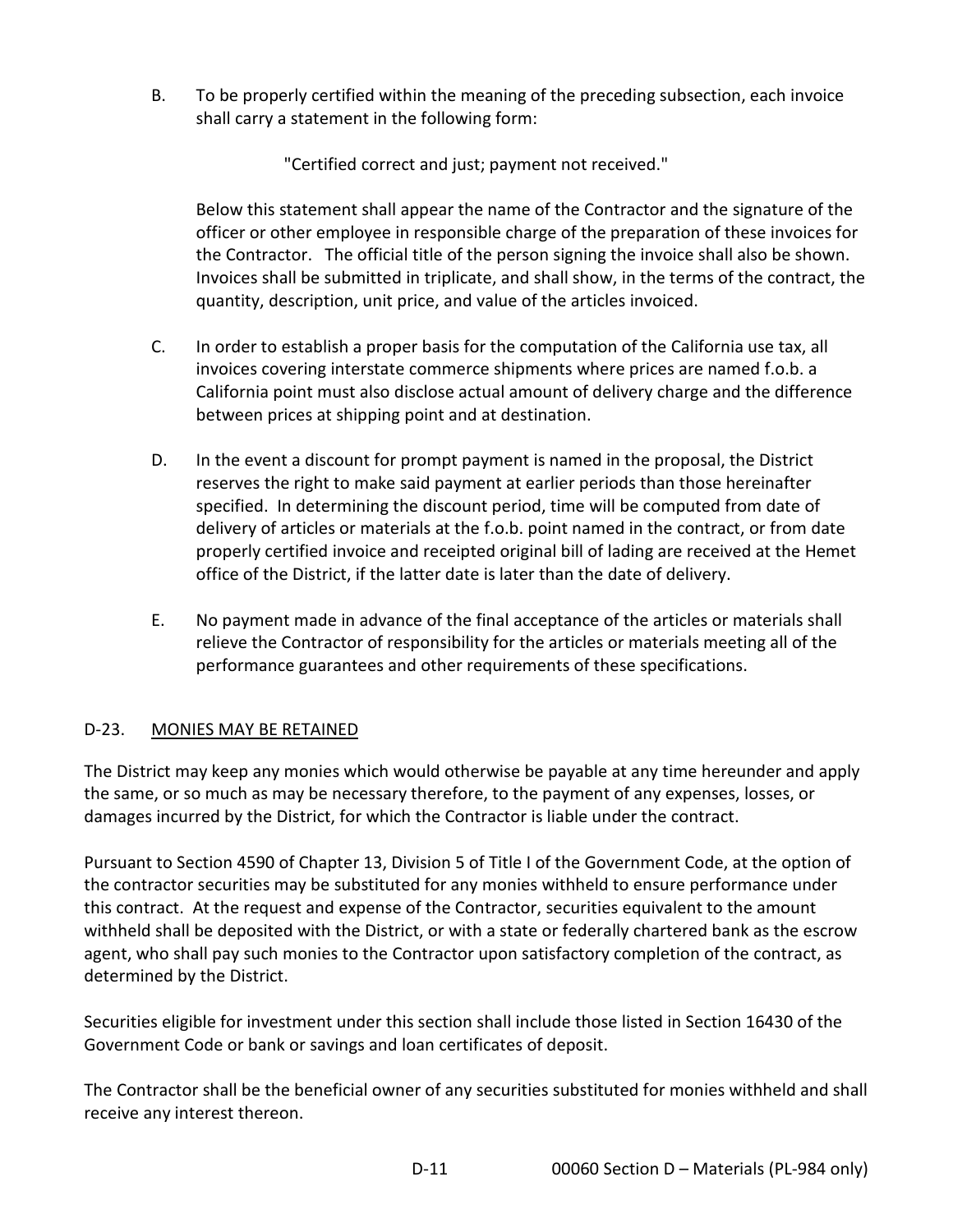Any escrow agreement entered into pursuant to this section shall contain as a minimum, the following provisions:

- A. The amount of securities to be deposited;
- B. The terms and conditions of conversion to cash in case of the default of the Contractor; and
- C. The termination of the escrow upon completion of the contract.

# <span id="page-13-0"></span>D-24. FOREIGN AND CONVICT-MADE MATERIALS

No materials manufactured or produced in a penal or correctional institution shall be incorporated into this Contract; and only such unmanufactured articles, materials, or supplies as have been mined or produced in the United States of America, and only such manufactured articles, materials, or supplies as have been manufactured in the United States of America substantially all from articles, materials or supplies mined, produced, or manufactured, as the case may be, in the United States of America, shall be employed in the performance of this Contract, except as otherwise provided by law or treaty.

# <span id="page-13-1"></span>D-25. NONDISCRIMINATION IN EMPLOYMENT

In connection with the performance of work under this contract, the contractor agrees not to discriminate against any employee or applicant for employment because of race, religion, color, or national origin. The aforesaid provision shall include, but not be limited to, the following: employment, upgrading, demotion, or transfer, recruitment or recruitment advertising, layoff or termination, rates of pay or other forms of compensation; and selection for training, including apprenticeship. The Contractor agrees to post hereafter in conspicuous places, available for employees and applicants for employment, notices to be provided by the contracting officer setting forth the provisions of the nondiscrimination clause.

The Contractor further agrees to insert the foregoing provision in all subcontracts hereunder, except subcontracts for standard commercial supplies or raw materials.

#### <span id="page-13-2"></span>D-26. COPELAND (ANTI-KICKBACK) ACT - NONREBATE OF WAGES

The regulations of the Secretary of Labor applicable to contractors and subcontractors (29 CFS Part 3), made pursuant to the Copeland Act, as amended (40 USC, 276C) and to aid in the enforcement of the Anti-Kickback Act (18 USC 874) are made a part of this contract by reference. The Contractor will comply with these regulations and any amendments or modifications thereof and the prime contractor will be responsible for the submission of weekly statements required of subcontractors thereunder. The foregoing shall apply except as the Secretary of Labor may specifically provide for reasonable limitations, variations, tolerances, and exceptions.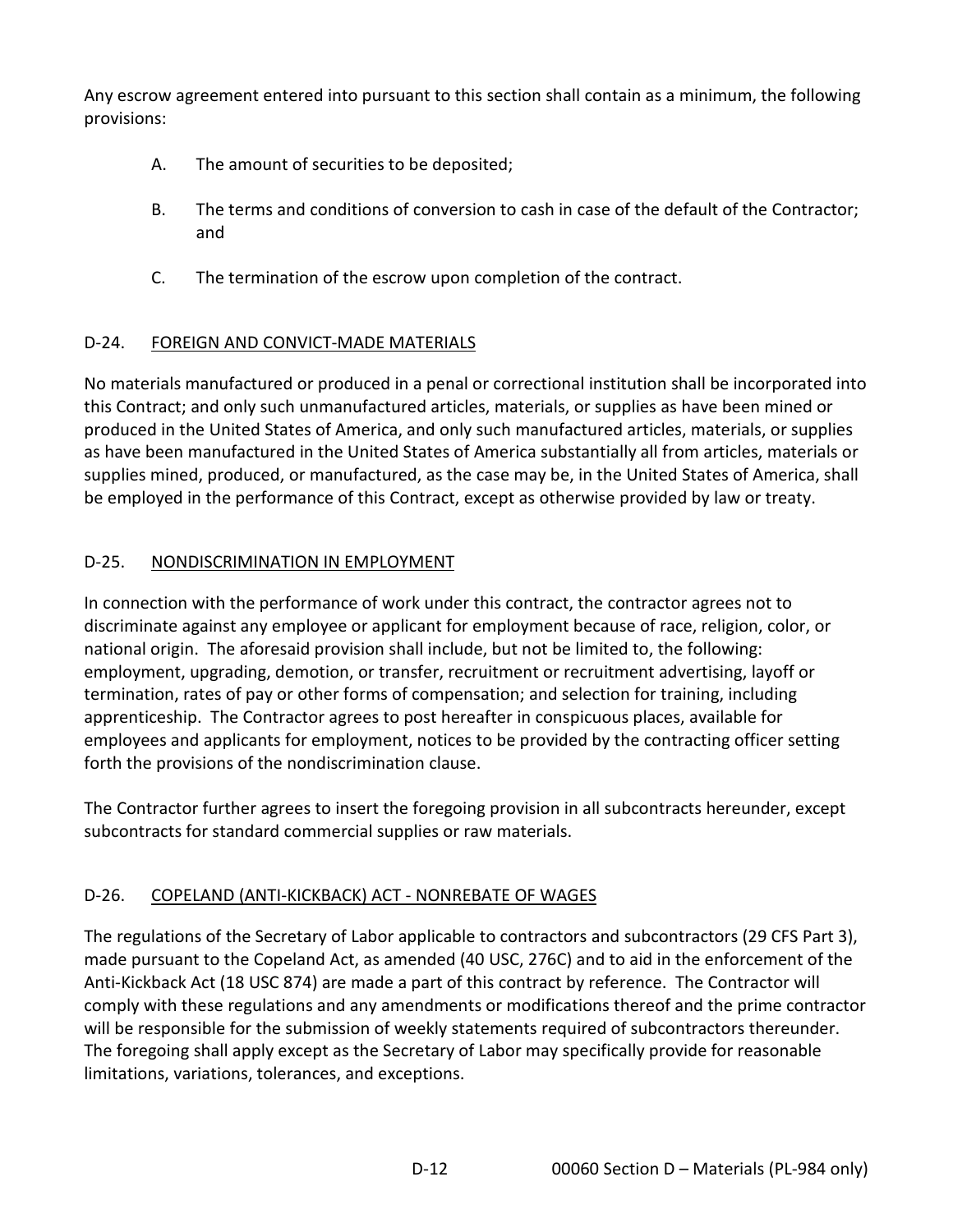In substance, the regulations provide that no deductions may be made from wages except those required by law or permitted by the regulations, that contractors and subcontractors shall preserve for three (3) years after completion of the work, payrolls which contain for each employee his name, address, correct classification, rate of pay, daily and weekly number of hours worked, deductions made, and actual wages paid, and shall submit weekly a statement, the form of which is stated in the regulations.

## <span id="page-14-0"></span>D-27. INTEREST OF MEMBER OF OR DELEGATE TO CONGRESS, OR RESIDENT COMMISSIONER

No member of or Delegate to Congress, or Resident Commissioner, shall be admitted to any share or part of this contract or to any benefit that may arise therefrom, but this provision shall not be construed to extend to this contract if made with a corporation for its general benefit.

# <span id="page-14-1"></span>D-28. OTHER PROHIBITED INTERESTS

No official of the District who is authorized in such capacity and on behalf of the District to negotiate, make, accept or approve, or to take part in negotiating, making, accepting, or approving any architectural, engineering, inspection construction or material supply contract or any subcontract in connection with the construction of the project, shall become directly or indirectly interested personally in this contract or in any part hereof. No officer, employee, architect, attorney, engineer or inspector of or for the District who is authorized in such capacity and on behalf of the District to exercise any legislative, executive, supervisory or other similar functions in connection with the construction of the project, shall become directly or indirectly interested personally in this contract or in any part thereof, any material supply contract, subcontract, insurance contract, or any other contract pertaining to the project.

#### <span id="page-14-2"></span>D-29. FEDERAL LAWS AND REGULATIONS

All Federal laws and regulations now imposed by competent authority and relating to any materials required to be furnished under these specifications and work required to be done hereunder shall be deemed to be and hereby made controlling and a part of these specifications.

#### **END OF SECTION D**